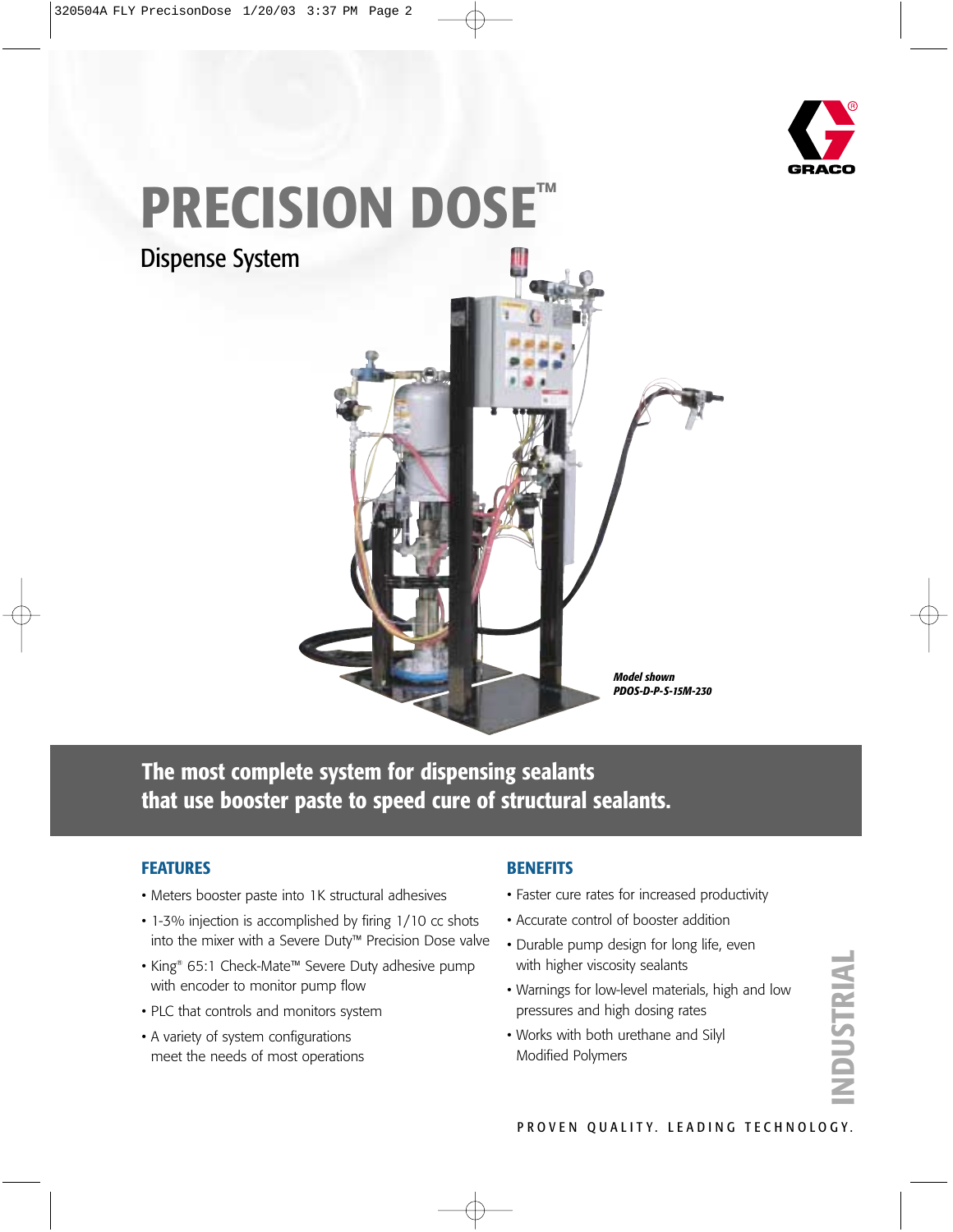## **Precision Dose System Components**



#### **TYPICAL APPLICATIONS**

- Assembly of trucks, buses, pleasure craft trailers, RVs and prefabricated homes
- Other glass/metal
- Other glass/fiber-reinforced plastic
- Marine, rail and bus assembly

#### **TYPICAL FLUIDS HANDLED**

- Urethanes
- Silyl Modified Polymers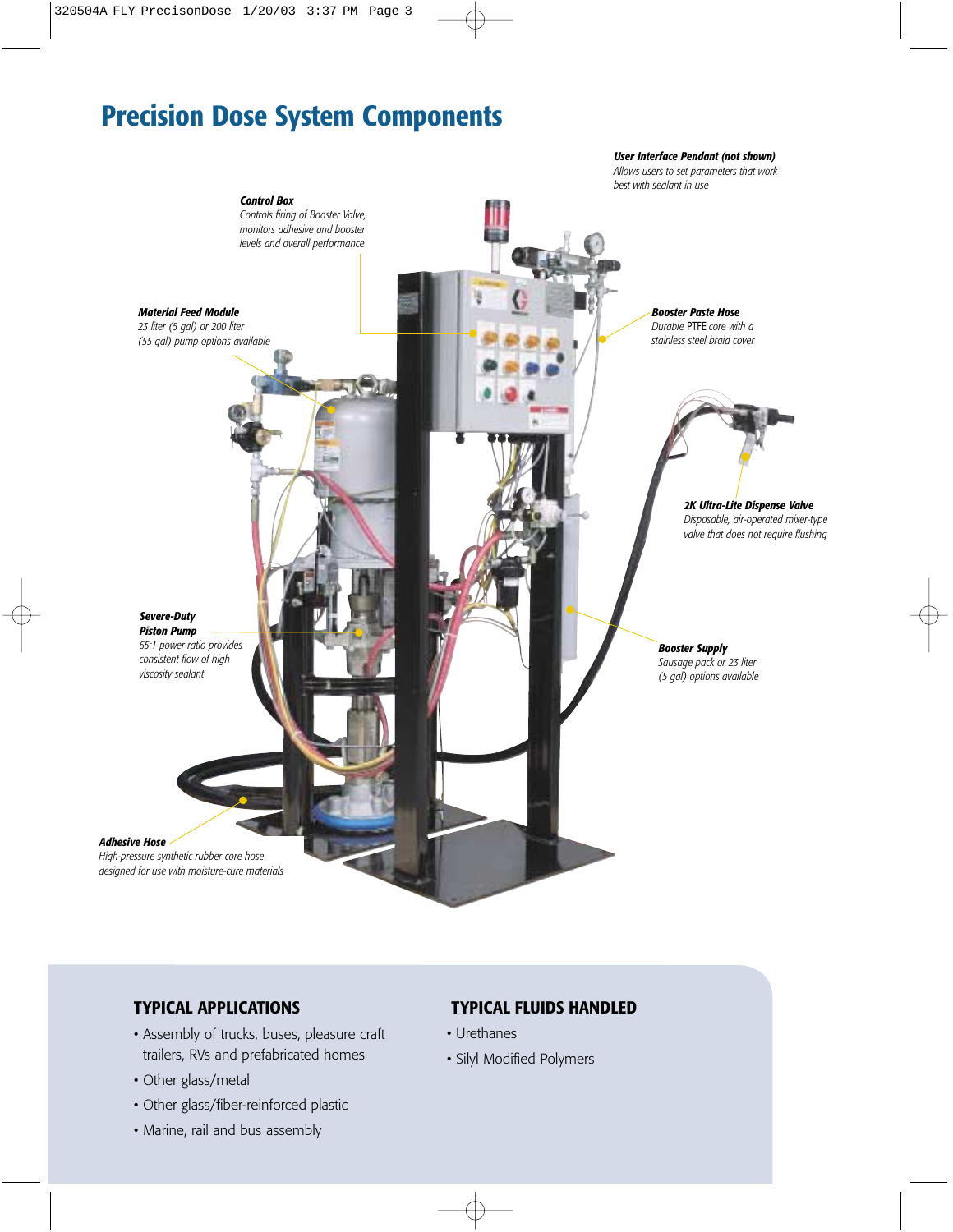## **A Complete Dispense System from Graco**

#### **Improve Productivity**

Graco's Precision Dose Dispense System pumps, meters, mixes and dispenses a variety of boosted sealant and adhesive products. It is designed to inject small amounts (1-3%) of booster paste into sealants and adhesives based on urethane or modified silane (MS) chemistry. Boosting these materials speeds cure time, therefore improving factory productivity and saving valuable floor space.

#### **How Precision Dose Works**

The mixed sealant or adhesive is pumped from a pail or drum to Graco's 2K Ultra-Lite<sup>TM</sup> gun, which is specifically designed to handle wide volume ratio mixtures. The booster paste is injected into the center of a disposable mixer on the gun outlet. Each time the gun's trigger is engaged an electric switch closes, a ctivating the air-operated gun and positive-displacement adhesive pump. This pump sends pulses to the control box processor, which fires a severe-duty precision-dosing valve that injects metered shots of booster into the disposable mixer. When the trigger is released, the motor stops and the gun valve closes.

Precision Dose offers a complete dispense system with high durability, ease of use and broad material compatibility. Call your Graco representative today to learn how Precision Dose can benefit your assembly operation.

#### **System Components**

A complete system is assembled by selecting three equipment modules. Each system includes the following components:

• Material feed

Choose from 200 liter (55 gallon) drums or 23 liter (5 gallon) pails

• Booster feed

Choose from 23 liter (5 gallon) pail or 600 ml (20 fl. oz.) sausage pack

• Dispense hose

Includes 2 hoses, air lines and gun switch cable (length depends on application requirements)

• 2K Ultra-Lite Dispense Valve Choose from hand-held or machine mount

Different modules will be selected depending on the chemistry of the materials being used. Consult your Graco Sealant and Adhesive Equipment Sales Specialist for assistance in designing the right Precision Dose System for your needs.

#### **Ordering Information**

For a Precision Dose configured order form and instructions, order Graco form 684039.